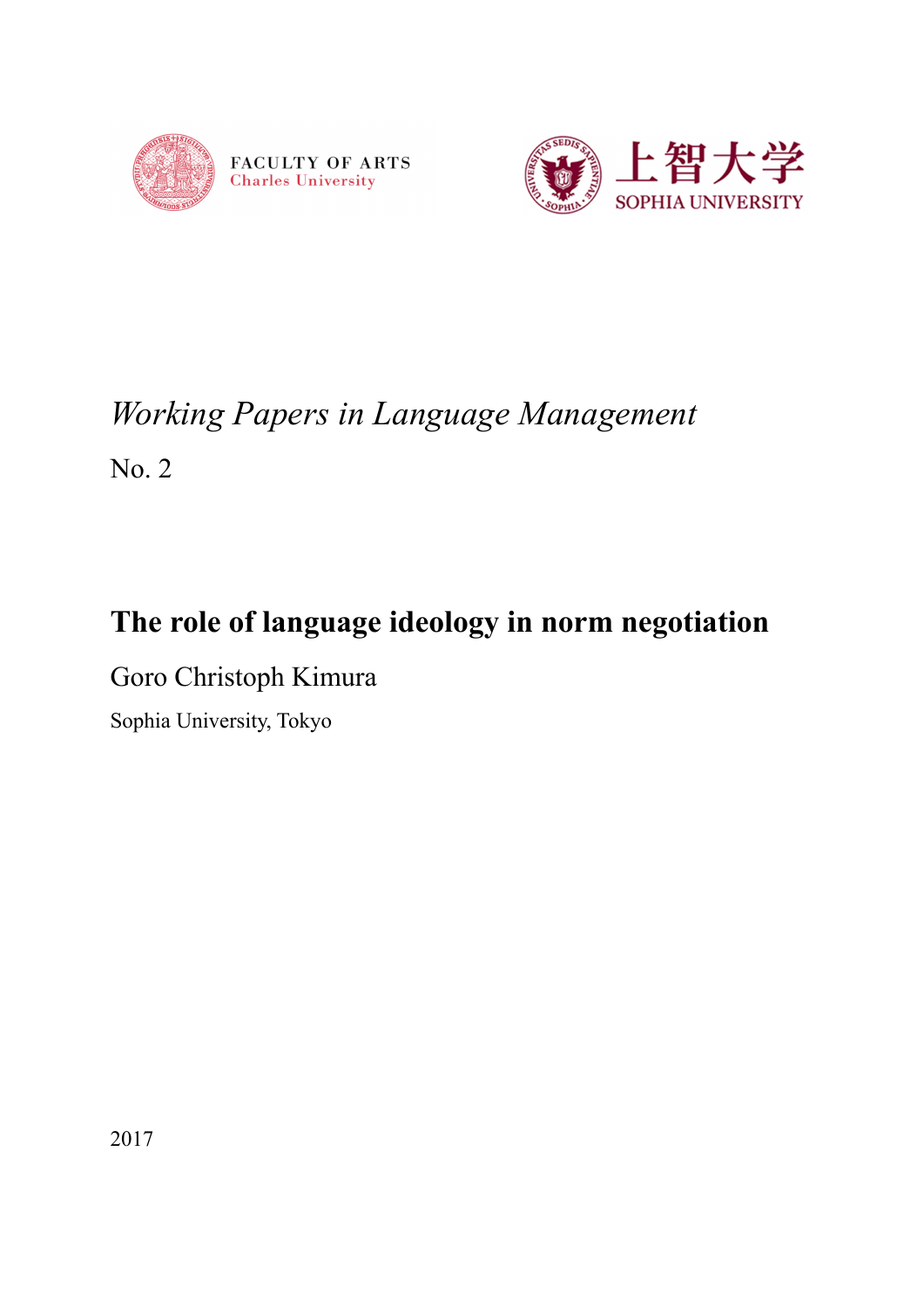*Working Papers in Language Management* offer research-in-progress, discussion and other papers on the theory and practice of language management, including topics in language policy and planning and social interaction. The series is specifically aimed at the development of Language Management Theory which originated in the work of J. V. Neustupný and Björn Jernudd.

*Working Papers in Language Management* are published online by Language Management Research Group, associated with Charles University, Prague, and Sophia Linguistic Institute for International Communication, Sophia University, Tokyo. The opinions used or expressed therein are not necessarily shared by the publishers.

Editors: Goro Christoph Kimura Jiří Nekvapil Marián Sloboda

Website: http://languagemanagement.ff.cuni.cz/

© The author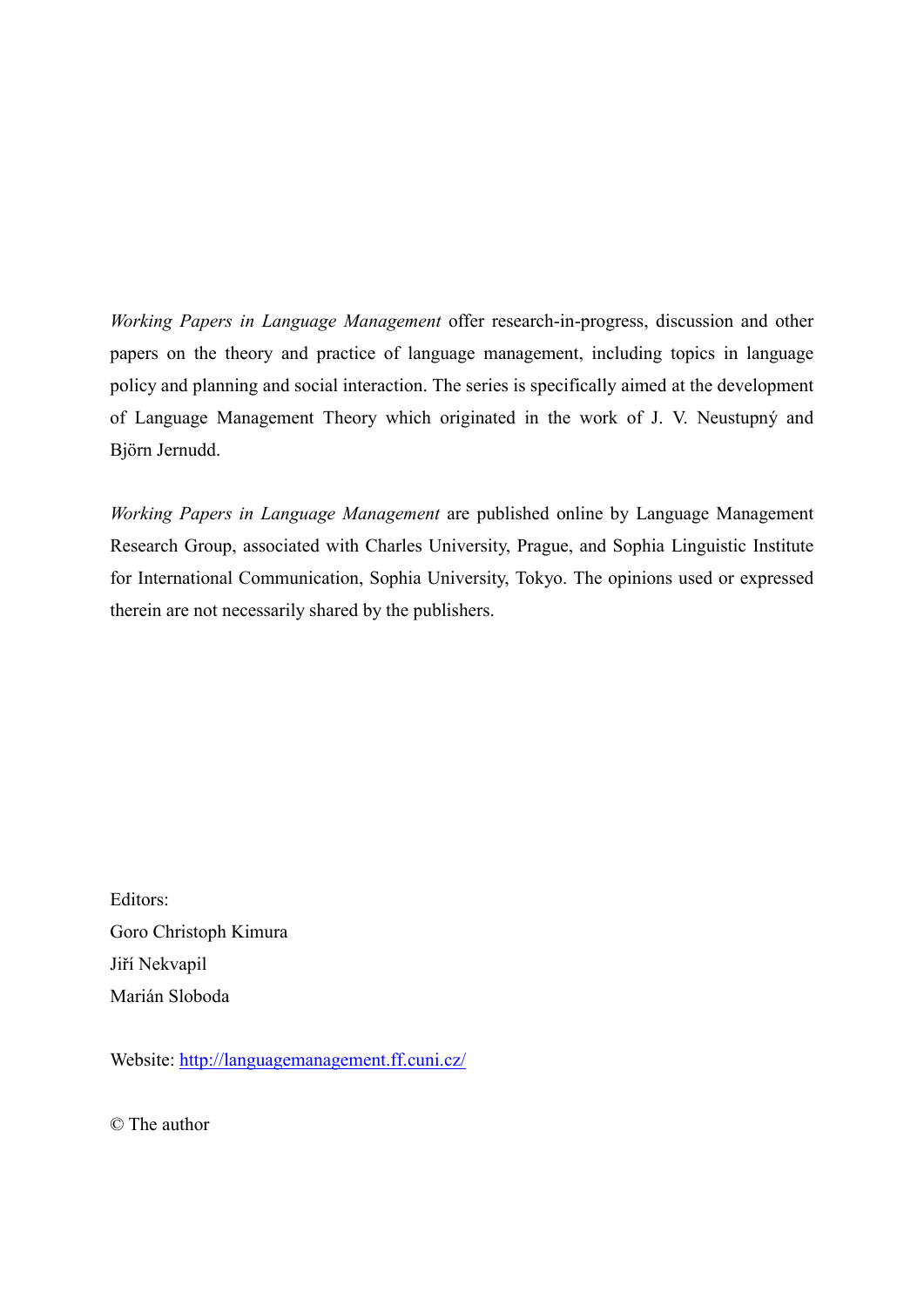### The role of language ideology in norm negotiation

KIMURA Goro Christoph g-kimura@sophia.ac.jp

This working paper is based on the paper presented at the 2nd International Language Management Symposium "Norm diversity and language management in globalized settings" (Waseda University, Tokyo, October 1–2, 2011). For details and processes of the case discussed here, see Kimura, G.C. (2014): Language management as a cyclical process: A case study on prohibiting Sorbian in the workplace. Slovo a slovesnost 75, 255-270. For further developments on language ideology and language management, see Erzsébet Barát, Patrick Studer and Jiří Nekvapil (eds.) (2013): Ideological Conceptualizations of Language. Discourses of Linguistic Diversity. Frankfurt am Main: Peter Lang, and the review of it in Linguistica Pragensia 2/2015, 179-183.

#### 1. Introduction

-

Language ideology, a concept which has been developed mainly in linguistic anthropology, has become one of the key concepts in sociolinguistics as well. From the beginning of my encounter with language ideology (LI) and language management (LM) in the late 1990s, I have been thinking about how to link these two concepts (Kimura 2001, 2005). Jiří Nekvapil has displayed in one lecture on his last visit to Japan this March (March 11, 2011) just such a link. One of his aims in that lecture was "to find a 'place' for language ideologies in Language Management Theory" (Nekvapil 2011). And he concluded:

"Language ideologies represent a normative orientation for the speakers and thus underlie or guide what can be noticed as a deviation from the norm, what can be evaluated (negatively, positively or otherwise) and so forth, that is, management processes." (ibid.)

But at the very moment he finished the presentation, a big earthquake happened so that the issue could not be discussed. The aim of this paper is to continue the discussion.<sup>1</sup>

After a short review of the use of the term "ideology" within the language management framework, significant developments of language ideology research in linguistic anthropology are presented. Then we move on to examine a test case of organized LM in order to assess the role of language ideology in management processes. Finally, we will make suggestions for

 $<sup>1</sup>$  This paper builds upon and develops the ideas about ideology and language management</sup> proposed in Kimura 2011a.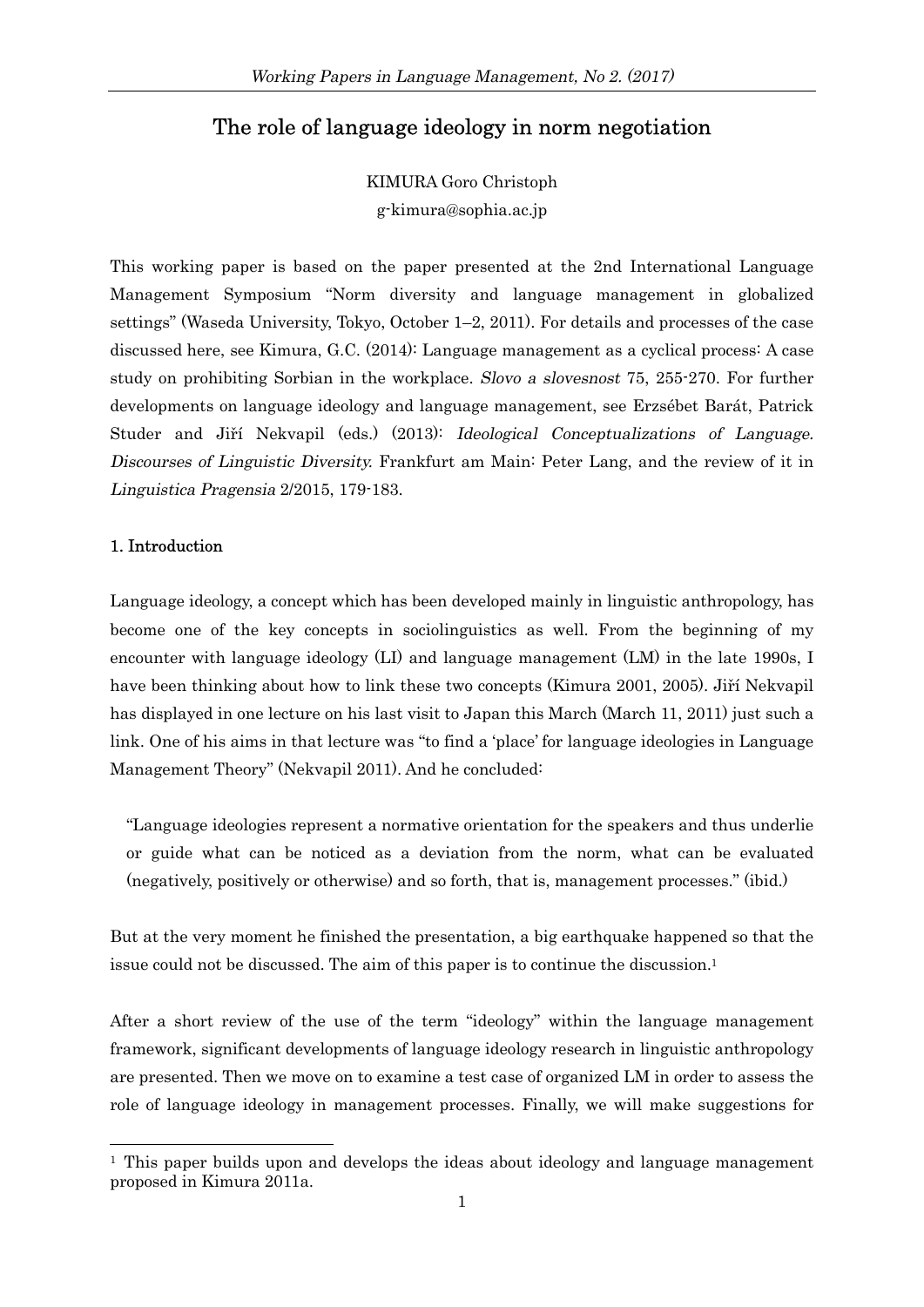further research connecting language ideology with language management.

#### 2. Language ideology (LI) in LMT (Language Management Theory)

So far, LI has been mentioned sporadically in LMT. As a recent example, Kon (2011) attempted to establish a link between LI and LMT, quoting also works from linguistic anthropology. But already J.V. Neustupný has used the term "ideology" repeatedly in his papers. Let's see one relatively early example, where he exceptionally dedicates one paragraph to "ideology".<sup>2</sup> In a paper on language purism (Neustupný 1989), Neustupný distinguishes three types of purism:

- 1. linguistic interaction: "what speakers actually do in discourse".
- 2. metalinguistic idiom: "ways of communicating about certain linguistic processes" (italic in the original).
- 3. ideology: "a relatively independent system of thought about language with particular political objectives to be achieved." Ideologies are thought to "accompany the correction processes". Eg. Nationalist ideology.

This understanding of ideology basically shares the assumptions with the notion of LI developed in linguistic anthropology, but is more specific and limited in scope, as the addition of "with particular political objectives to be achieved" indicates. In linguistic anthropology, LI is conceived as a more essential, omnipresent aspect of human language activities, to use Neustupný's words, "a relatively independent system of thought about language" which can be deduced from "linguistic interactions" as well as "metalinguistic idioms".

#### 3. Language ideology in linguistic anthropology (cf. Kimura 2005, 2011b)

-

In a classical definition, Silverstein defines LI as "sets of beliefs about language articulated by the users as a rationalization or justification of perceived structure and use." (1979: 193). In a later definition, LI are conceived to be "a mediating link between social forms and forms of talk" (Woolard 1998: 3).

The concept of language ideology starts from the basic insight that we all have value judgments about language. But language ideology as used in linguistic anthropology is not just another name for "language attitude" or "view of language". This concept assumes firstly that evaluations on language are not entirely different from situation to situation, but that

<sup>2</sup> I am grateful to Muraoka Hidehiro, who made me aware of this paper and provided me with a copy of it.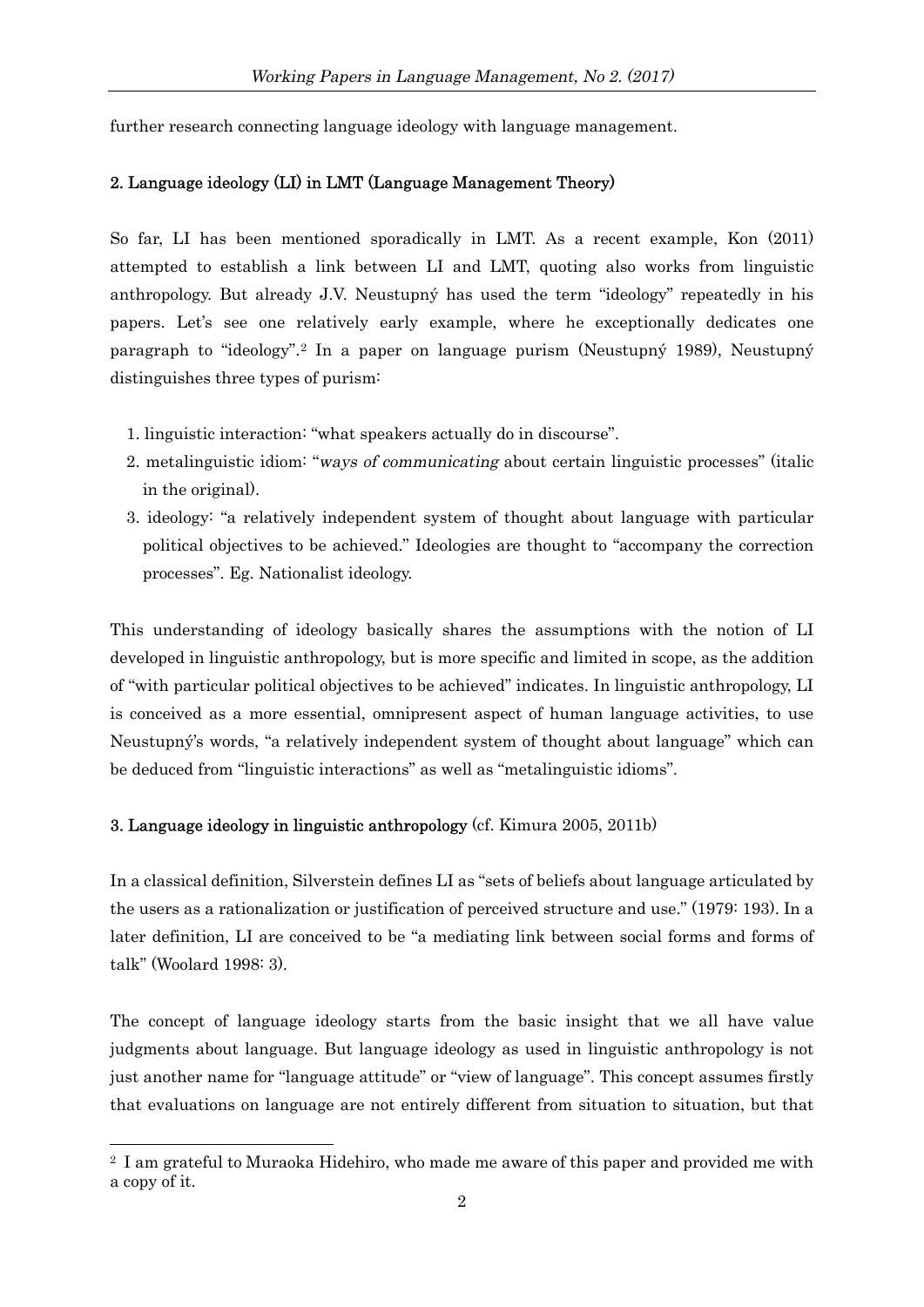there are recurrent patterns shared within a definite range of people.

A second characteristic of ideology is that it is linked to social structure, interests and power. But this does not mean that it attempts to explain language use directly from social structures and similar. Rather, the concept of LI is critical about tendencies that try to explain language use as a mere "reflection" of some kinds of social factors. LI should help to point out that social forms do not directly produce forms of talk. LI can be regarded as an interpretative filter with its own dynamism, mediating between society (in general) and concrete language usages. And it operates in two directions, as shown in figure 1.



#### Figure 1

There may be some reservations within LM researchers to introduce such apparently macro-level concepts as language ideology to analyze management processes. But when we talk about norm negotiations, which is the theme of this conference, we have to be aware that norms are not negotiated from scratch with each and every interaction. Jernudd has pointed out that, "language management is inevitably constrained by the socioeconomic and political state of affairs in a speech community. It is important to be very clear about this constraint." (Jernudd 2001: 5). From this viewpoint, it is essential to keep such constraints in mind when examining the negotiation of norms. Woolard posits that LI are expected to be helpful here.

"[I]t allows us to relate the microculture of communicative action to political economic considerations of power and social inequality, to confront macrosocial constraints on language behavior, and to connect discourse with lived experiences." (Woolard 1998: 27; see also Gal 1998)

#### 4. The test case: the controversy on "prohibiting" Sorbian in the workplace

As a test case to connect LI and LM, we will now turn to the management process of language use at a workplace in the German-Sorbian bilingual area in the East of Germany. Sorbs are a Slavic people linving in Germany. Their number is estimated about 60000. In this area, where German-speaking and Sorbian-speaking people live together, German is usually regarded as the common language between Germans and Sorbians, but Sorbians use their mother tongue among themselves. Sorbs speak German without any problem, though the majority of Germans do not understand Sorbian. The population of Sorbs and Germans in the area and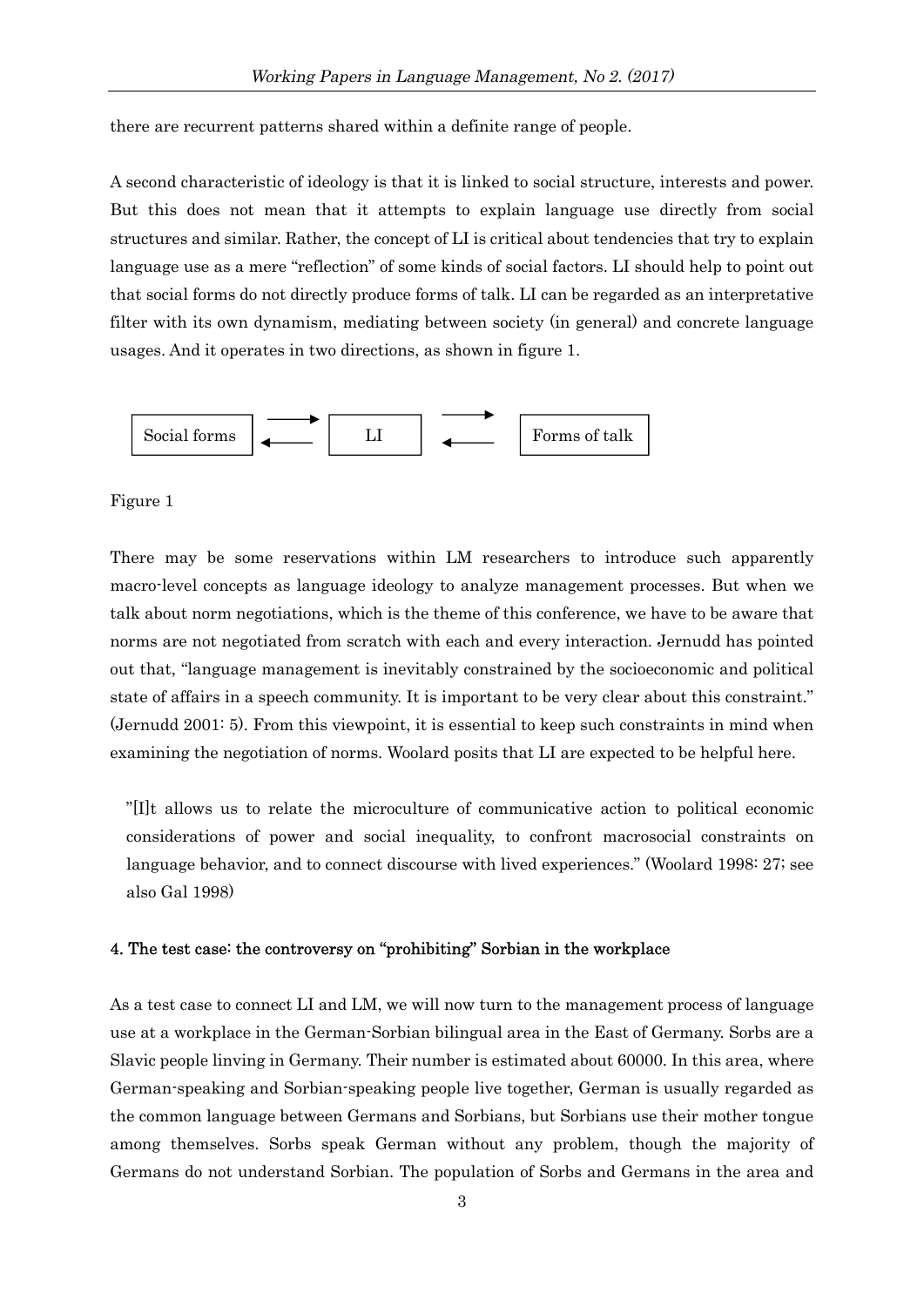workplace in which the 'incident' to be discussed now occurred, are roughly equal.

The discussion of the process is based on interviews with people directly involved, German and Sorbian newspaper articles and other related documents.

The case study addressed here involves the developments surrounding three notices (in the German language) posted on a staff bulletin board at a center for the disabled in the Sorbian region. The sequence of those notices is as follows:

#### 'First notice' (27th November 2003)

Instruction: This is a reminder that German is the everyday language that must be used during working hours in the presence of disabled persons and non-Sorbian speaking staff.<sup>3</sup>

'Second notice' (7th June 2004)

Notification from the Center: Due to the occurrence of the situation in question, I would remind you that all staff must adhere to workplace regulations and particularly in relation to the direction issued on 27th Nov 2003. Any infringement on these regulations will have consequences under the Labour Law. 4

'Third Notice' (22nd March 2005)

Notice: We would like to add the following to uphold the content of the notification of 27th November 2003 and workplace notice of 7th June 2004 in full force and effect:

'The everyday language of use during working hours should not directly or indirectly exclude any person present from communicating.'<sup>5</sup>

1

<sup>3</sup> Original: Belehrung

Wiederholt weisen wir darauf hin, dass die Umgangssprache während des Dienstes in Gegenwart Behinderter und nicht sorbisch sprechender Mitarbeiter in deutscher Sprache zu führen ist.

<sup>4</sup> Original: Betriebsinformation

Aus gegebenem Anlass weise ich darauf hin, dass Dienstanweisungen insbesondere die vom 27.11.2003 durch alle im Unternehmen tätigen Mitarbeiter zu befolgen sind. Verstöße gegen Dienstanweisungen ziehen arbeitsrechtliche Konsequenzen nach sich.

<sup>5</sup> Original: Information

Die Belehrung vom 27. November 2003 und die Betriebsinformation vom 07. Juni 2004 behalten inhaltlich weiter ihre Gültigkeit und werden ergänzt durch den folgenden Wortlaut: "Die Umgangssprache während des Dienstes darf keinen Anwesenden von der direkten oder indirekten Kommunikation ausschließen."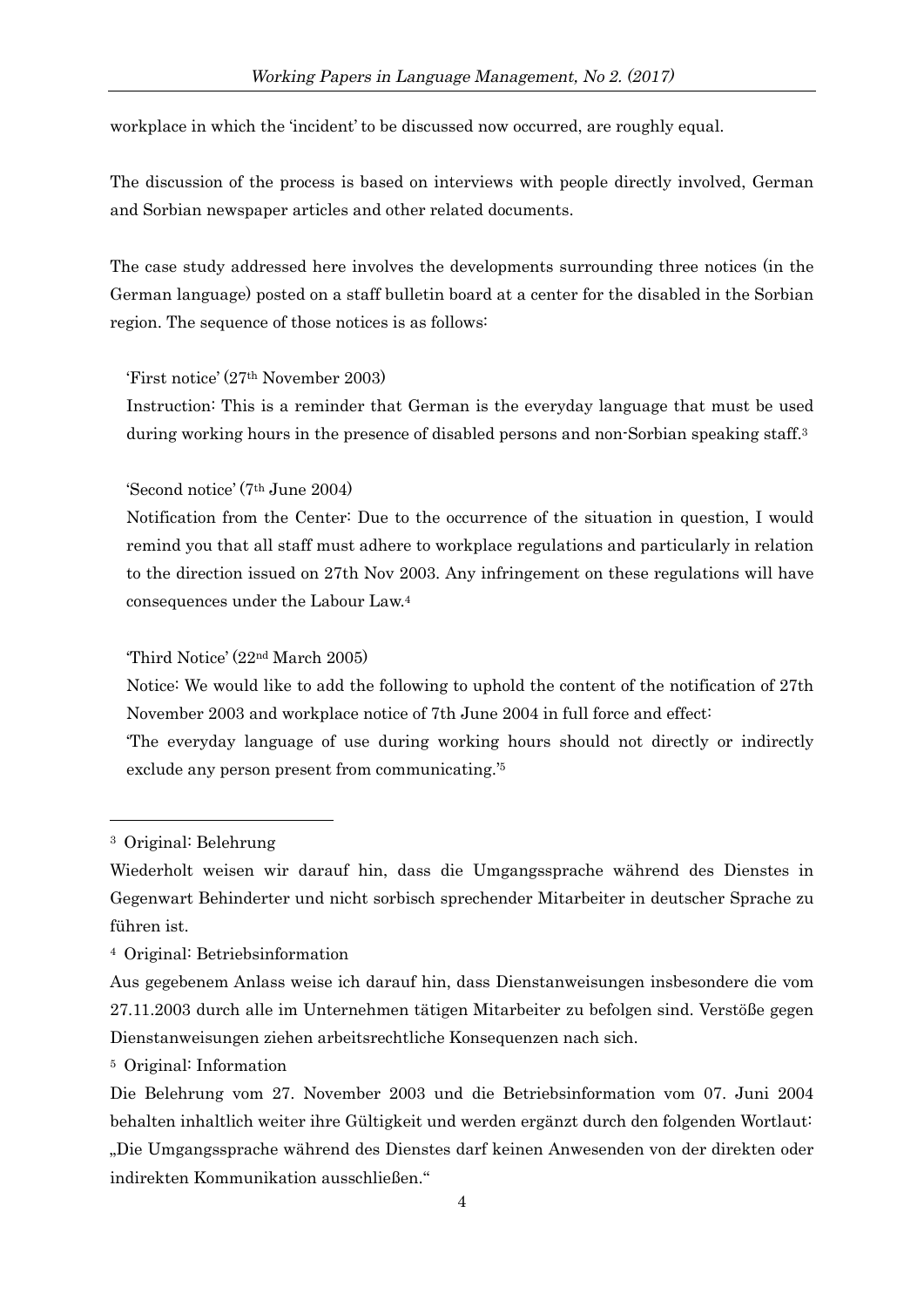Though the expressions and format of the notices differ, all three effectively stipulate that German is the language of the workplace. After the issue of the second notice, the notices were consecutively covered in the Sorbian media (television, newspapers and radio) as a prohibition of Sorbian, and prompted a series of protests against the center. Here we can extract two opposing sets of language management: By the employers on the one hand, and by protesting Sorbian organisations on the other.

For the employing corporation, the direct trigger was when a disabled resident of the center (a German) complained to the employer that Sorbian speaking staff members were talking in Sorbian in his/her presence. The use of Sorbian by staff was hence noted as a deviation, and evaluated negatively. Then an 'instruction' was issued against the deviation which constituted the adjustment procedure, and this was implemented using a notice (the first notice). A second notice with stronger expression was added after having remarked that Sorbian employees still talked in Sorbian when there were Germans nearby. After the raise of protests the third notice was posted to make the intent clearer and calm down the protests.

For the protesters, the first two notices, especially the threatening second notice was perceived as unacceptable, and the third only added oil to the fire. Finally, after several months the center removed the notices, while not officially renouncing their content. The tensions seem to have continued latently, but relaxed recently when the director of the center changed (2011). The new director, a German, made part of the first public greeting in Sorbian, showing comprehension and sympathy toward the Sorbs.

To understand why these two management processes emerged, let's have a look at language ideology. Here we have two quotations presenting the viewpoint of both sides. When the problem arose as a result of media coverage of the second notice, the person responsible from the employer's side is quoted in the newspaper saying 'at our center we would wish German to be the everyday language in communal areas for the sake of disabled persons and German colleagues at our center – so that everyone can understand everything.'<sup>6</sup> Here, while indicating the problem to be the use of Sorbian in the presence of Germans, the phrasing 'we would like ...' indicates the voluntary compromise on the part of the Sorbs to be the basis.

On the other hand, the Sorbian language television programme preview published in a local German newspaper gives the following critical introduction to the 'curious practices' of the center in question:

-

<sup>6</sup> Original: W zajimje našich zbrašenych a němskich kolegow pak sej přeju, zo měła w zhromadnosći němčina wobchadna rěč być, zo by kóždy wšitko zrozumił. (Serbske Nowiny 2004.8.6)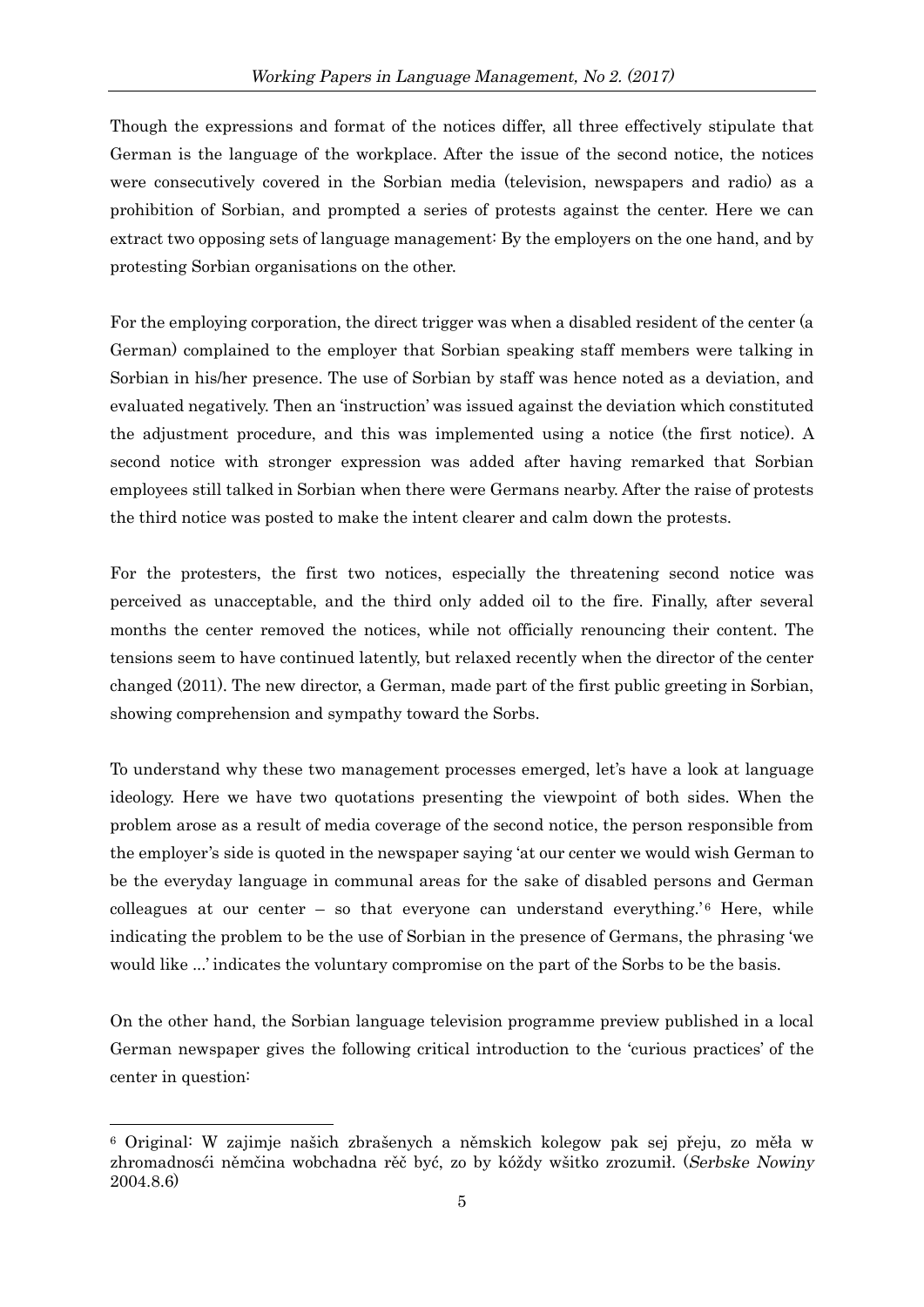'If speaking Sorbian amongst themselves, Sorbs almost always switch to German when a German enters the scene. At XX [center name] this is not simply an act of politeness, but something that is carried out under strict instructions. (...) Those who violate this instruction will face the consequences under the Labour Law.'<sup>7</sup>

What is regarded as a problem from this side is that what is performed as an act of politeness is demanded to be reworked into an obligation.

These "metalinguistic idioms" (to use Neustupný's wording) have two components in common. On the one hand, German is accepted not only as the common language between Germans and Sorbs, but using Sorbian in the presence of someone who does not speak Sorbian is considered impolite (even if that person is not part of the conversation). On the other hand, as the term "politeness" implies, the Sorbs essentially have the right and freedom to speak Sorbian among themselves. This concept of "politeness", implying the voluntary character of the use of the German language by the Sorbs in front of Germans, can be regarded the equilibrium point of different interests in the region, performing as a basic language ideology shared by Sorbs and Germans. 8

In our case, we can understand the management processes displayed here in terms of a struggle over the construction of norms of language usage within this particular workplace. The German staff felt uneasy towards Sorbs speaking their own language – a language German staff do not understand. But prohibiting Sorbian cannot be justified according to the ideology of "politeness". Hence the employers tried to emphasize one aspect of "politeness", namely that Sorbs should use German, in order to establish the norm of using German in the workplace. Sorbian employees and their supporters, on the other hand, while accepting that they are expected to use Sorbian in the presence of Germans, stressed the other aspect of "politeness", namely that it is the free decision of Sorbian speakers to switch into German, in order to let the freedom to use Sorbian in the workplace acknowledged. The prescription to use German was regarded as a violation of the equilibrium for coexistence.

Both sides were trying to adjust the norm in their own interests based on the mutually agreed language ideology of "politeness". This shows how shared language ideologies can role as constraints, but also as resources in processes negotiating norms. We could assume that

1

<sup>7</sup> Original: Wenn Sorben sich unterhalten und ein Deutscher hinzutritt, wird meistens in die deutsche Sprache gewechselt. Im XX geschieht dies jedoch nicht nur aus reiner Höflichkeit, sondern auf strikte Anweisung (...). Wer sich der Anweisung widersetzt, dem drohen arbeitsrechtliche Konsequenzen." (Sächsische Zeitung 2004.8.5)

<sup>8</sup> On the concept of politeness in the German-Sorbian context, see Kimura 2005.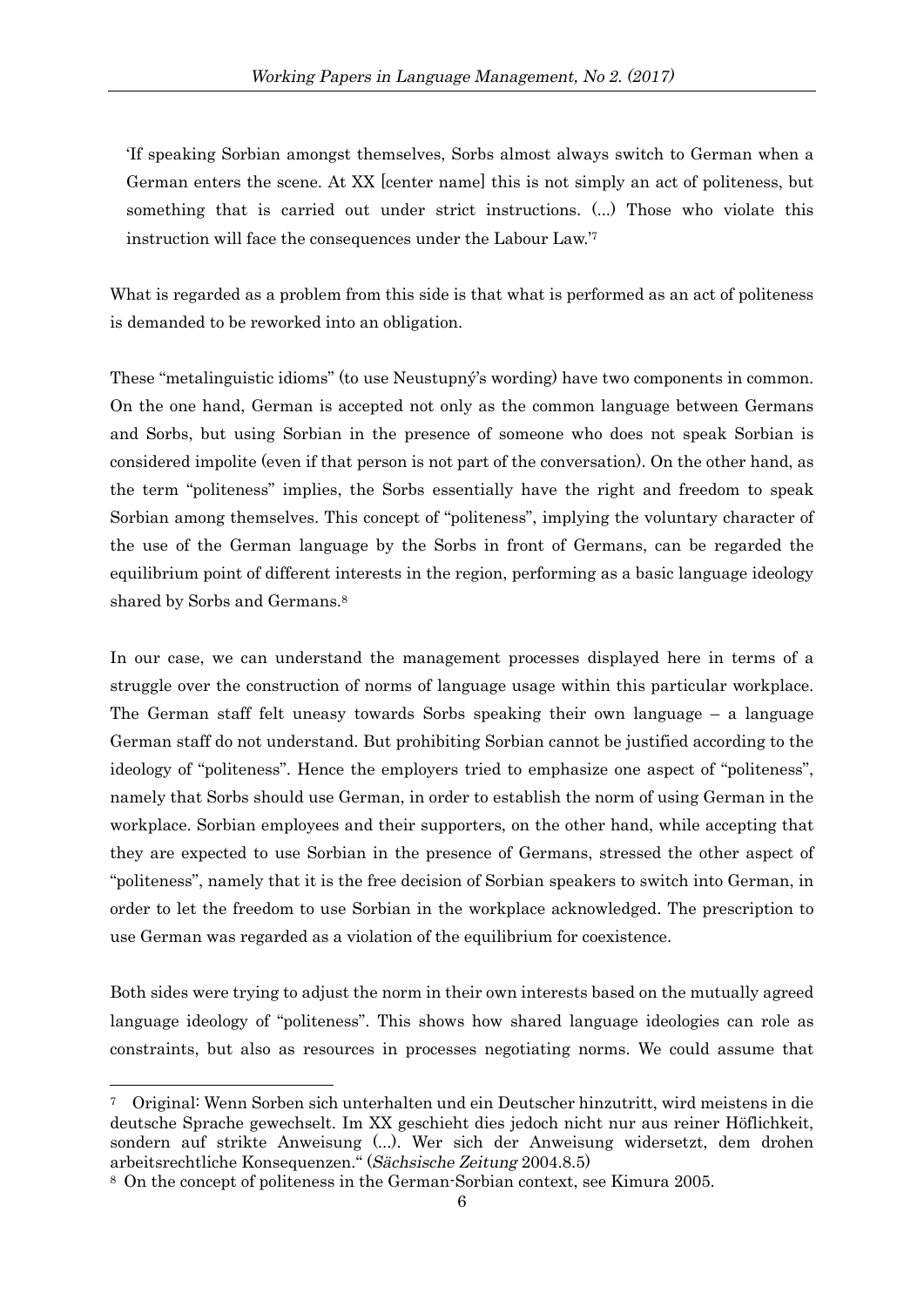norms would not work without reference to shared LI and perhaps even go further to assert that norms would not work without reference to LI which are accepted by the participants.

#### 5. Conclusions

Thus this paper suggests that language ideology can fruitfully be connected to language management processes. Regarding further research, it can be assumed that language ideology can essentially contribute to clarify why such kind of management processes arise, while investigating language management can help to explore how language ideologies operate.

#### References

- Gal, Susan (1998): Multiplicity and Contention among Language Ideologies. A Commentary, in: Schieffelin, Bambi B. / Woolard, Kathryn A. / Kroskrity, Paul V. (eds.): Language Ideologies. Practice and Theory, Oxford University Press, 317-331.
- Jernudd, Björn H. (2001): Language Management and Language Problems: Part 2, Journal of Asian Pacific Communication 11(1), 1-8.
- Kimura, Goro Christoph (2001): Intentionale Eingriffe in den Sprachgebrauch  $-$

Perspektiven und Probleme einer umfassenden Theoriebildung, in: Fiedler, Sabine / Liu Haitao (Hrsg.): Studien zur Interlinguistik, Praha: KAVA-PECH, 19-29.

- Kimura, Goro Christoph (2005): Gengo ni totte "jin'isei" towa nanika gengokouchiku to gengoideorogi, Kerunougo to Sorubugo wo jirei toshite [What does "artificiality" mean to language?: Case studies of Cornish and Sorbian as exemplars of language construction and language ideology], Tokio: Sangensha.
- Kimura, Goro Christoph (2011a): Watashitachi wa donoyouni gengo wo kanri surunoka [How do we manage languages?], in: Yamashita H. / Watanabe M. / Takada H. (eds.):Gengoishiki to shakai [Language awareness and society], Tokyo: Sangensha, 61-89.
- Kimura, Goro Christoph (2011b): Gengofukkou ni okeru ideorogi ni chuumoku suru [Paying attention to ideology in language revitalisation], in: P. Heinrich / Shimoji M. (eds.): Ryuukyuushogengo hozon no kiso [Foundations to maintain Ryuku languages], Tokyo: Research Institute for Languages and Cultures of Asia and Africa, Tokyo University of Foreign Studies, 84-99.
- Kon, Chiharu (2011): Nihon no kankokujin kyojusha no gairaisei kanri: tsujiteki, kyojiteki bunseki no kokoromi [The management of foreignness of Korean resident in Japan: diachronic and synchronic analysis], Language Management in Contact Situations 9, Report on the Research Projects 238. Chiba University, Graduate School of Humanities and Social Sciences, 51-67.
- Nekvapil, Jiří (2011): Language Ideologies and Linguistic Practices in Multinational